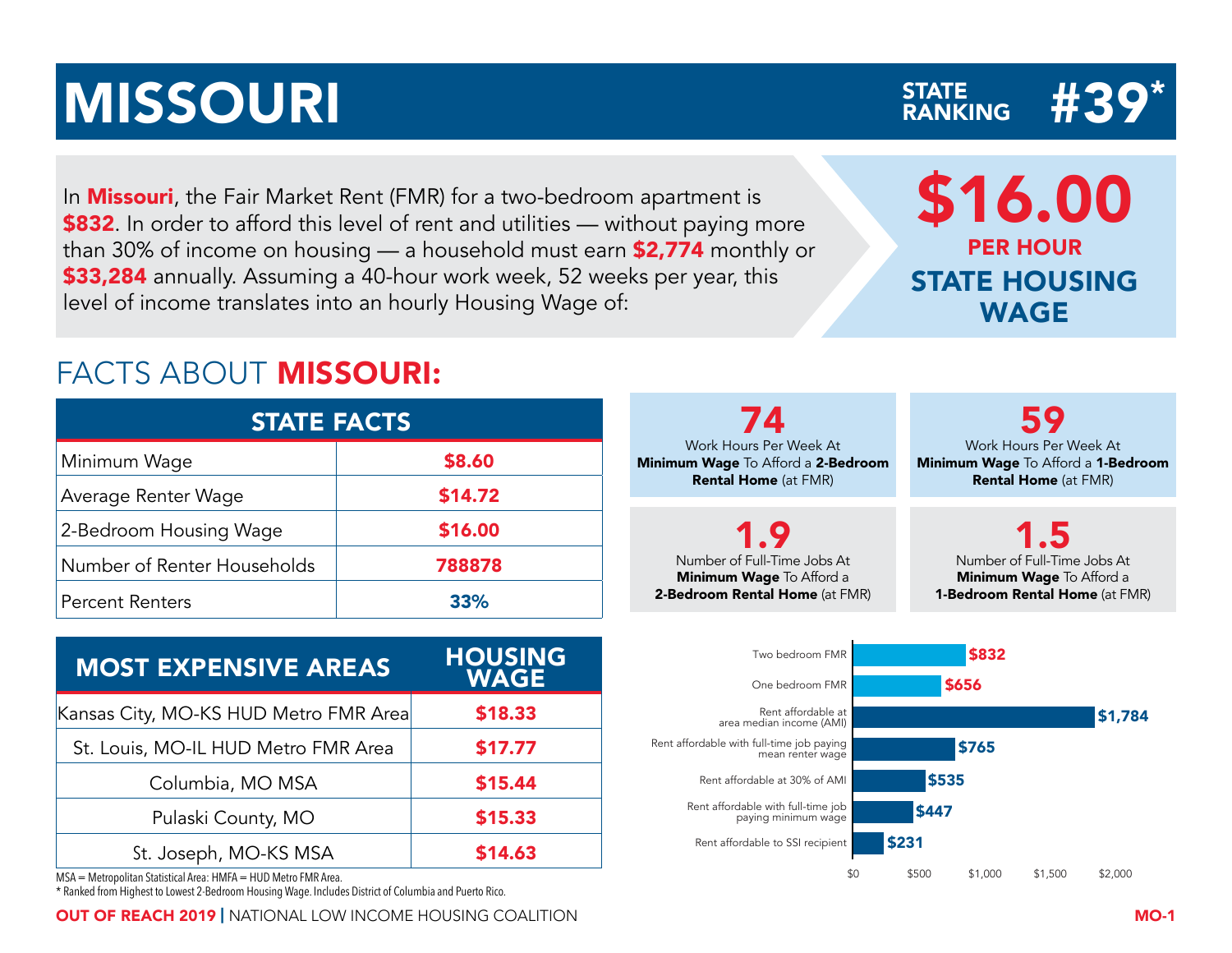|                                | <b>FY19</b>                                              |                    |                                                             |                                                                           |                            |                                                   |               |                                               |         |                                                                |                                                         |                                                         |                                                                             |
|--------------------------------|----------------------------------------------------------|--------------------|-------------------------------------------------------------|---------------------------------------------------------------------------|----------------------------|---------------------------------------------------|---------------|-----------------------------------------------|---------|----------------------------------------------------------------|---------------------------------------------------------|---------------------------------------------------------|-----------------------------------------------------------------------------|
| <b>Missouri</b>                | <b>HOUSING</b><br><b>HOUSING</b><br>WAGE<br><b>COSTS</b> |                    |                                                             |                                                                           |                            | <b>AREA MEDIAN</b>                                |               |                                               |         |                                                                |                                                         |                                                         |                                                                             |
|                                |                                                          |                    |                                                             |                                                                           |                            | <b>INCOME (AMI)</b>                               |               |                                               |         |                                                                | <b>RENTERS</b>                                          |                                                         |                                                                             |
|                                | Hourly wage<br>necessary<br>to afford<br>2 BR1 FMR2      | 2 BR<br><b>FMR</b> | Annual<br>income<br>needed to<br>afford 2<br><b>BMR FMR</b> | Full-time<br>jobs at<br>minimum<br>wage to afford<br>2BR FMR <sup>3</sup> | Annual<br>AMI <sup>4</sup> | Monthly rent<br>affordable<br>at AMI <sup>5</sup> | 30%<br>of AMI | Montly rent<br>affordable<br>at 30%<br>of AMI | Renter  | % of total<br>households households<br>(2013-2017) (2013-2017) | Estimated<br>hourly<br>mean<br>renter<br>wage<br>(2019) | Monthly<br>rent<br>affordable<br>at mean<br>renter wage | Full-time<br>jobs at mean<br>renter wage<br>needed to<br>afford<br>2 BR FMR |
| Missouri                       | \$16.00                                                  | \$832              | \$33,284                                                    | 1.9                                                                       | \$71,345                   | \$1,784                                           | \$21,404      | \$535                                         | 788,878 | 33%                                                            | \$14.72                                                 | \$765                                                   | 1.1                                                                         |
| <b>Combined Nonmetro Areas</b> | \$12.99                                                  | \$675              | \$27,012                                                    | 1.5                                                                       | \$53,151                   | \$1,329                                           | \$15,945      | \$399                                         | 182,370 | 31%                                                            | \$10.24                                                 | \$533                                                   | 1.3                                                                         |
| Metropolitan Areas             |                                                          |                    |                                                             |                                                                           |                            |                                                   |               |                                               |         |                                                                |                                                         |                                                         |                                                                             |
| Bates County HMFA              | \$13.25                                                  | \$689              | \$27,560                                                    | 1.5                                                                       | \$58,600                   | \$1,465                                           | \$17,580      | \$440                                         | 1,765   | 26%                                                            | \$9.93                                                  | \$516                                                   | 1.3                                                                         |
| Callaway County HMFA           | \$13.25                                                  | \$689              | \$27,560                                                    | 1.5                                                                       | \$65,200                   | \$1,630                                           | \$19,560      | \$489                                         | 4,542   | 28%                                                            | \$12.63                                                 | \$657                                                   | 1.0                                                                         |
| Cape Grandeau MSA              | \$14.38                                                  | \$748              | \$29,920                                                    | 1.7                                                                       | \$63,600                   | \$1,590                                           | \$19,080      | \$477                                         | 11,193  | 33%                                                            | \$11.28                                                 | \$587                                                   | 1.3                                                                         |
| <b>ColumbiaMSA</b>             | \$15.44                                                  | \$803              | \$32,120                                                    | 1.8                                                                       | \$79,400                   | \$1,985                                           | \$23,820      | \$596                                         | 31,156  | 45%                                                            | \$10.74                                                 | \$558                                                   | 1.4                                                                         |
| Dallas County HMFA             | \$12.42                                                  | \$646              | \$25,840                                                    | 1.4                                                                       | \$45,700                   | \$1,143                                           | \$13,710      | \$343                                         | 1,650   | 27%                                                            | \$7.33                                                  | \$381                                                   | 1.7                                                                         |
| Jefferson City HMFA            | \$12.42                                                  | \$646              | \$25,840                                                    | 1.4                                                                       | \$75,600                   | \$1,890                                           | \$22,680      | \$567                                         | 10,626  | 31%                                                            | \$11.68                                                 | \$608                                                   | 1.1                                                                         |
| Joplin MSA                     | \$13.87                                                  | \$721              | \$28,840                                                    | 1.6                                                                       | \$58,200                   | \$1,455                                           | \$17,460      | \$437                                         | 22,586  | 33%                                                            | \$13.57                                                 | \$706                                                   | 1.0                                                                         |
| Kansas Oty HMFA                | \$18.33                                                  | \$953              | \$38,120                                                    | 2.1                                                                       | \$82,700                   | \$2,068                                           | \$24,810      | \$620                                         | 174,639 | 36%                                                            | \$16.22                                                 | \$843                                                   | 1.1                                                                         |
| McDonald County HMFA           | \$12.42                                                  | \$646              | \$25,840                                                    | 1.4                                                                       | \$45,100                   | \$1,128                                           | \$13,530      | \$338                                         | 2,384   | 29%                                                            | \$11.36                                                 | \$591                                                   | 1.1                                                                         |
| Moniteau County HMFA           | \$12.42                                                  | \$646              | \$25,840                                                    | 1.4                                                                       | \$65,900                   | \$1,648                                           | \$19,770      | \$494                                         | 1,248   | 23%                                                            | \$9.28                                                  | \$482                                                   | 1.3                                                                         |
| <b>Polk County HMFA</b>        | \$12.42                                                  | \$646              | \$25,840                                                    | 1.4                                                                       | \$53,800                   | \$1,345                                           | \$16,140      | \$404                                         | 3,911   | 33%                                                            | \$9.00                                                  | \$468                                                   | 1.4                                                                         |
| Springfield HMFA               | \$13.90                                                  | \$723              | \$28,920                                                    | 1.6                                                                       | \$62,900                   | \$1,573                                           | \$18,870      | \$472                                         | 61,877  | 38%                                                            | \$12.82                                                 | \$667                                                   | 1.1                                                                         |
| St. Joseph MSA                 | \$14.63                                                  | \$761              | \$30,440                                                    | 1.7                                                                       | \$64,300                   | \$1,608                                           | \$19,290      | \$482                                         | 15,106  | 34%                                                            | \$13.51                                                 | \$703                                                   | 1.1                                                                         |
| St. LouisHMFA                  | \$17.77                                                  | \$924              | \$36,960                                                    | 2.1                                                                       | \$81,300                   | \$2,033                                           | \$24,390      | \$610                                         | 263,825 | 31%                                                            | \$16.90                                                 | \$879                                                   | 1.1                                                                         |
| Counties                       |                                                          |                    |                                                             |                                                                           |                            |                                                   |               |                                               |         |                                                                |                                                         |                                                         |                                                                             |
| <b>Adair County</b>            | \$12.56                                                  | \$653              | \$26,120                                                    | 1.5                                                                       | \$62,000                   | \$1,550                                           | \$18,600      | \$465                                         | 3,905   | 41%                                                            | \$5.94                                                  | \$309                                                   | 2.1                                                                         |
| <b>Andrew County</b>           | \$14.63                                                  | \$761              | \$30,440                                                    | 1.7                                                                       | \$64,300                   | \$1,608                                           | \$19,290      | \$482                                         | 1,556   | 23%                                                            | \$9.68                                                  | \$503                                                   | 1.5                                                                         |
| <b>Atchison County</b>         | \$12.42                                                  | \$646              | \$25,840                                                    | 1.4                                                                       | \$61,900                   | \$1,548                                           | \$18,570      | \$464                                         | 731     | 29%                                                            | \$10.70                                                 | \$556                                                   | 1.2                                                                         |
| <b>Audrain County</b>          | \$13.15                                                  | \$684              | \$27,360                                                    | 1.5                                                                       | \$57,000                   | \$1,425                                           | \$17,100      | \$428                                         | 3,021   | 32%                                                            | \$12.00                                                 | \$624                                                   | 1.1                                                                         |

1: BR= Bedroom

2: FMR= Fiscal Year 2019 Fair Market Rent.

3: This calculation uses the higher of the state or federal minimum wage. Local minimum wages are not used. See Appendix B.

4: AMI = Fiscal Year 2019 Area Median Income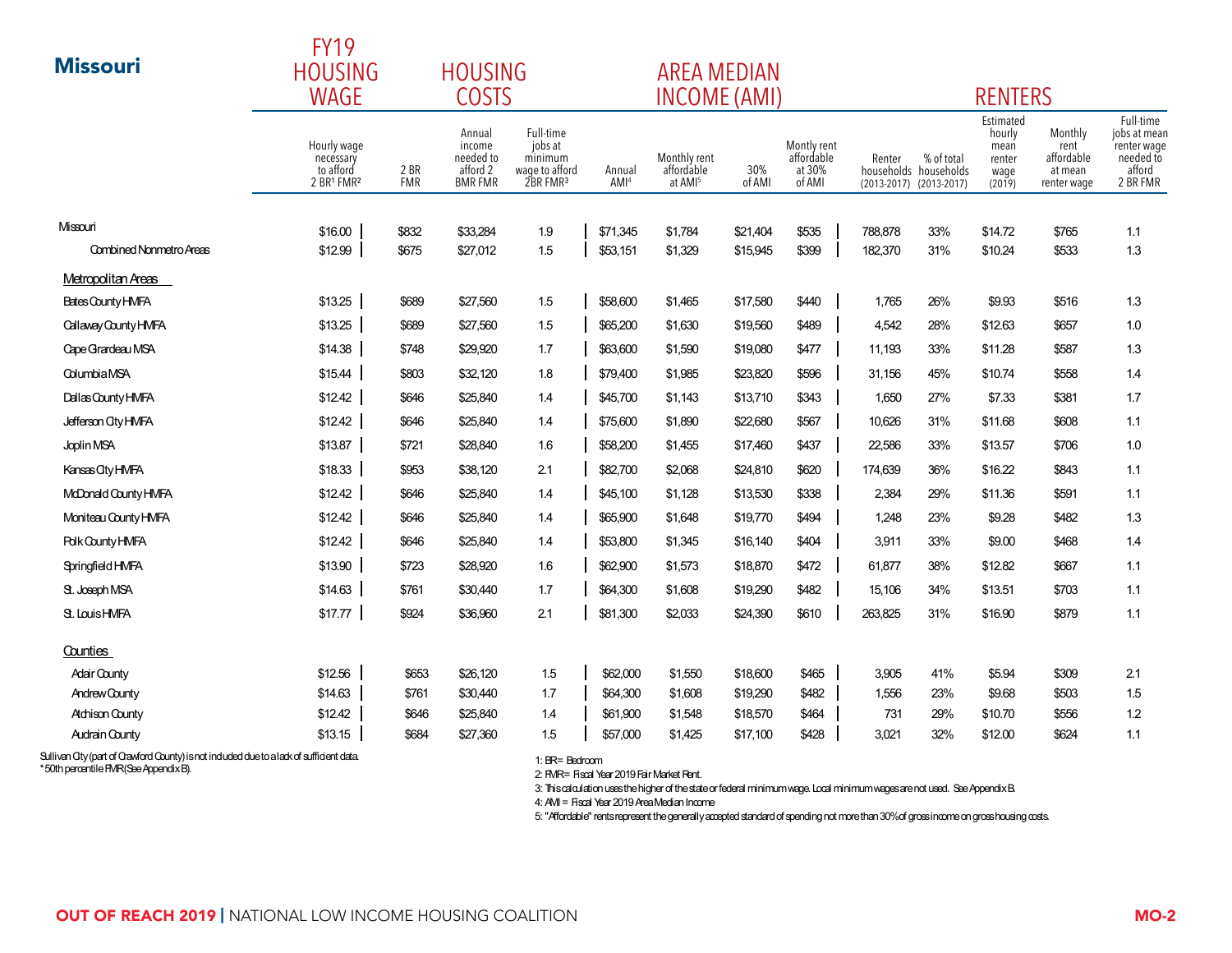|                         | <b>FY19</b>                                         |                                               |                                                             |                                                                           |                            |                                                   |               |                                               |                           |                                                        |                                                         |                                                         |                                                                             |
|-------------------------|-----------------------------------------------------|-----------------------------------------------|-------------------------------------------------------------|---------------------------------------------------------------------------|----------------------------|---------------------------------------------------|---------------|-----------------------------------------------|---------------------------|--------------------------------------------------------|---------------------------------------------------------|---------------------------------------------------------|-----------------------------------------------------------------------------|
| <b>Missouri</b>         | <b>HOUSING</b>                                      | <b>HOUSING</b><br><b>WAGE</b><br><b>COSTS</b> |                                                             |                                                                           |                            |                                                   |               | <b>AREA MEDIAN</b>                            |                           |                                                        |                                                         |                                                         |                                                                             |
|                         |                                                     |                                               |                                                             |                                                                           |                            |                                                   |               | INCOME (AMI)                                  | <b>RENTERS</b>            |                                                        |                                                         |                                                         |                                                                             |
|                         | Hourly wage<br>necessary<br>to afford<br>2 BR1 FMR2 | 2 BR<br><b>FMR</b>                            | Annual<br>income<br>needed to<br>afford 2<br><b>BMR FMR</b> | Full-time<br>jobs at<br>minimum<br>wage to afford<br>2BR FMR <sup>3</sup> | Annual<br>AMI <sup>4</sup> | Monthly rent<br>affordable<br>at AMI <sup>5</sup> | 30%<br>of AMI | Montly rent<br>affordable<br>at 30%<br>of AMI | Renter<br>$(2013 - 2017)$ | % of total<br>households households<br>$(2013 - 2017)$ | Estimated<br>hourly<br>mean<br>renter<br>wage<br>(2019) | Monthly<br>rent<br>affordable<br>at mean<br>renter wage | Full-time<br>jobs at mean<br>renter wage<br>needed to<br>afford<br>2 BR FMR |
| Barry County            | \$12.42                                             | \$646                                         | \$25,840                                                    | 1.4                                                                       | \$51,500                   | \$1,288                                           | \$15,450      | \$386                                         | 3,343                     | 26%                                                    | \$11.67                                                 | \$607                                                   | 1.1                                                                         |
| <b>Barton County</b>    | \$12.42                                             | \$646                                         | \$25,840                                                    | 1.4                                                                       | \$50,800                   | \$1,270                                           | \$15,240      | \$381                                         | 1,521                     | 31%                                                    | \$9.65                                                  | \$502                                                   | 1.3                                                                         |
| Bates County            | \$13.25                                             | \$689                                         | \$27,560                                                    | 1.5                                                                       | \$58,600                   | \$1,465                                           | \$17,580      | \$440                                         | 1,765                     | 26%                                                    | \$9.93                                                  | \$516                                                   | 1.3                                                                         |
| <b>Benton County</b>    | \$12.60                                             | \$655                                         | \$26,200                                                    | 1.5                                                                       | \$43,200                   | \$1,080                                           | \$12,960      | \$324                                         | 1,487                     | 19%                                                    | \$7.85                                                  | \$408                                                   | 1.6                                                                         |
| <b>Bollinger County</b> | \$14.38                                             | \$748                                         | \$29,920                                                    | 1.7                                                                       | \$63,600                   | \$1,590                                           | \$19,080      | \$477                                         | 933                       | 19%                                                    | \$8.09                                                  | \$421                                                   | 1.8                                                                         |
| Boone County            | \$15.44                                             | \$803                                         | \$32,120                                                    | 1.8                                                                       | \$79,400                   | \$1,985                                           | \$23,820      | \$596                                         | 31,156                    | 45%                                                    | \$10.74                                                 | \$558                                                   | 1.4                                                                         |
| <b>Buchanan County</b>  | \$14.63                                             | \$761                                         | \$30,440                                                    | 1.7                                                                       | \$64,300                   | \$1,608                                           | \$19,290      | \$482                                         | 12,258                    | 37%                                                    | \$13.87                                                 | \$721                                                   | 1.1                                                                         |
| <b>Butler County</b>    | \$13.00                                             | \$676                                         | \$27,040                                                    | 1.5                                                                       | \$47,700                   | \$1,193                                           | \$14,310      | \$358                                         | 6,071                     | 37%                                                    | \$10.43                                                 | \$542                                                   | 1.2                                                                         |
| <b>Caldwell County</b>  | \$18.33                                             | \$953                                         | \$38,120                                                    | 2.1                                                                       | \$82,700                   | \$2,068                                           | \$24,810      | \$620                                         | 931                       | 25%                                                    | \$8.80                                                  | \$458                                                   | 2.1                                                                         |
| Callaway County         | \$13.25                                             | \$689                                         | \$27,560                                                    | 1.5                                                                       | \$65,200                   | \$1,630                                           | \$19,560      | \$489                                         | 4,542                     | 28%                                                    | \$12.63                                                 | \$657                                                   | 1.0                                                                         |
| Camden County           | \$13.46                                             | \$700                                         | \$28,000                                                    | 1.6                                                                       | \$58,700                   | \$1,468                                           | \$17,610      | \$440                                         | 3,306                     | 20%                                                    | \$9.49                                                  | \$493                                                   | 1.4                                                                         |
| Cape Grandeau County    | \$14.38                                             | \$748                                         | \$29,920                                                    | 1.7                                                                       | \$63,600                   | \$1,590                                           | \$19,080      | \$477                                         | 10,260                    | 35%                                                    | \$11.41                                                 | \$593                                                   | 1.3                                                                         |
| Carroll County          | \$12.42                                             | \$646                                         | \$25,840                                                    | 1.4                                                                       | \$59,400                   | \$1,485                                           | \$17,820      | \$446                                         | 955                       | 26%                                                    | \$8.73                                                  | \$454                                                   | 1.4                                                                         |
| Carter County           | \$12.56                                             | \$653                                         | \$26,120                                                    | 1.5                                                                       | \$52,300                   | \$1,308                                           | \$15,690      | \$392                                         | 657                       | 27%                                                    | \$7.92                                                  | \$412                                                   | 1.6                                                                         |
| Cass County             | \$18.33                                             | \$953                                         | \$38,120                                                    | 2.1                                                                       | \$82,700                   | \$2,068                                           | \$24,810      | \$620                                         | 9,494                     | 25%                                                    | \$10.01                                                 | \$520                                                   | 1.8                                                                         |
| <b>Cedar County</b>     | \$12.42                                             | \$646                                         | \$25,840                                                    | 1.4                                                                       | \$44,800                   | \$1,120                                           | \$13,440      | \$336                                         | 1,742                     | 30%                                                    | \$7.08                                                  | \$368                                                   | 1.8                                                                         |
| Chariton County         | \$12.42                                             | \$646                                         | \$25,840                                                    | 1.4                                                                       | \$59,200                   | \$1,480                                           | \$17,760      | \$444                                         | 656                       | 23%                                                    | \$8.81                                                  | \$458                                                   | 1.4                                                                         |
| Christian County        | \$13.90                                             | \$723                                         | \$28,920                                                    | 1.6                                                                       | \$62,900                   | \$1,573                                           | \$18,870      | \$472                                         | 7,975                     | 26%                                                    | \$9.47                                                  | \$493                                                   | 1.5                                                                         |
| <b>Clark County</b>     | \$12.42                                             | \$646                                         | \$25,840                                                    | 1.4                                                                       | \$55,700                   | \$1,393                                           | \$16,710      | \$418                                         | 724                       | 25%                                                    | \$8.56                                                  | \$445                                                   | 1.5                                                                         |
| Clay County             | \$18.33                                             | \$953                                         | \$38,120                                                    | 2.1                                                                       | \$82,700                   | \$2,068                                           | \$24,810      | \$620                                         | 27,742                    | 31%                                                    | \$14.96                                                 | \$778                                                   | 1.2                                                                         |
| <b>Clinton County</b>   | \$18.33                                             | \$953                                         | \$38,120                                                    | 2.1                                                                       | \$82,700                   | \$2,068                                           | \$24,810      | \$620                                         | 2,038                     | 25%                                                    | \$11.19                                                 | \$582                                                   | 1.6                                                                         |
| Cole County             | \$12.42                                             | \$646                                         | \$25,840                                                    | 1.4                                                                       | \$75,600                   | \$1,890                                           | \$22,680      | \$567                                         | 9,735                     | 33%                                                    | \$11.90                                                 | \$619                                                   | 1.0                                                                         |
| Cooper County           | \$12.58                                             | \$654                                         | \$26,160                                                    | 1.5                                                                       | \$65,500                   | \$1,638                                           | \$19,650      | \$491                                         | 1,843                     | 29%                                                    | \$10.12                                                 | \$526                                                   | 1.2                                                                         |
| <b>Crawford County</b>  | \$12.42                                             | \$646                                         | \$25,840                                                    | 1.4                                                                       | \$52,300                   | \$1,308                                           | \$15,690      | \$392                                         | 2,646                     | 28%                                                    | \$13.35                                                 | \$694                                                   | 0.9                                                                         |
| Dade County             | \$12.52                                             | \$651                                         | \$26,040                                                    | 1.5                                                                       | \$47,900                   | \$1,198                                           | \$14,370      | \$359                                         | 663                       | 21%                                                    | \$10.08                                                 | \$524                                                   | 1.2                                                                         |
| Dallas County           | \$12.42                                             | \$646                                         | \$25,840                                                    | 1.4                                                                       | \$45,700                   | \$1,143                                           | \$13,710      | \$343                                         | 1,650                     | 27%                                                    | \$7.33                                                  | \$381                                                   | 1.7                                                                         |

1: BR= Bedroom

2: FMR= Fiscal Year 2019 Fair Market Rent.

3: This calculation uses the higher of the state or federal minimum wage. Local minimum wages are not used. See Appendix B.

4: AMI = Fiscal Year 2019 Area Median Income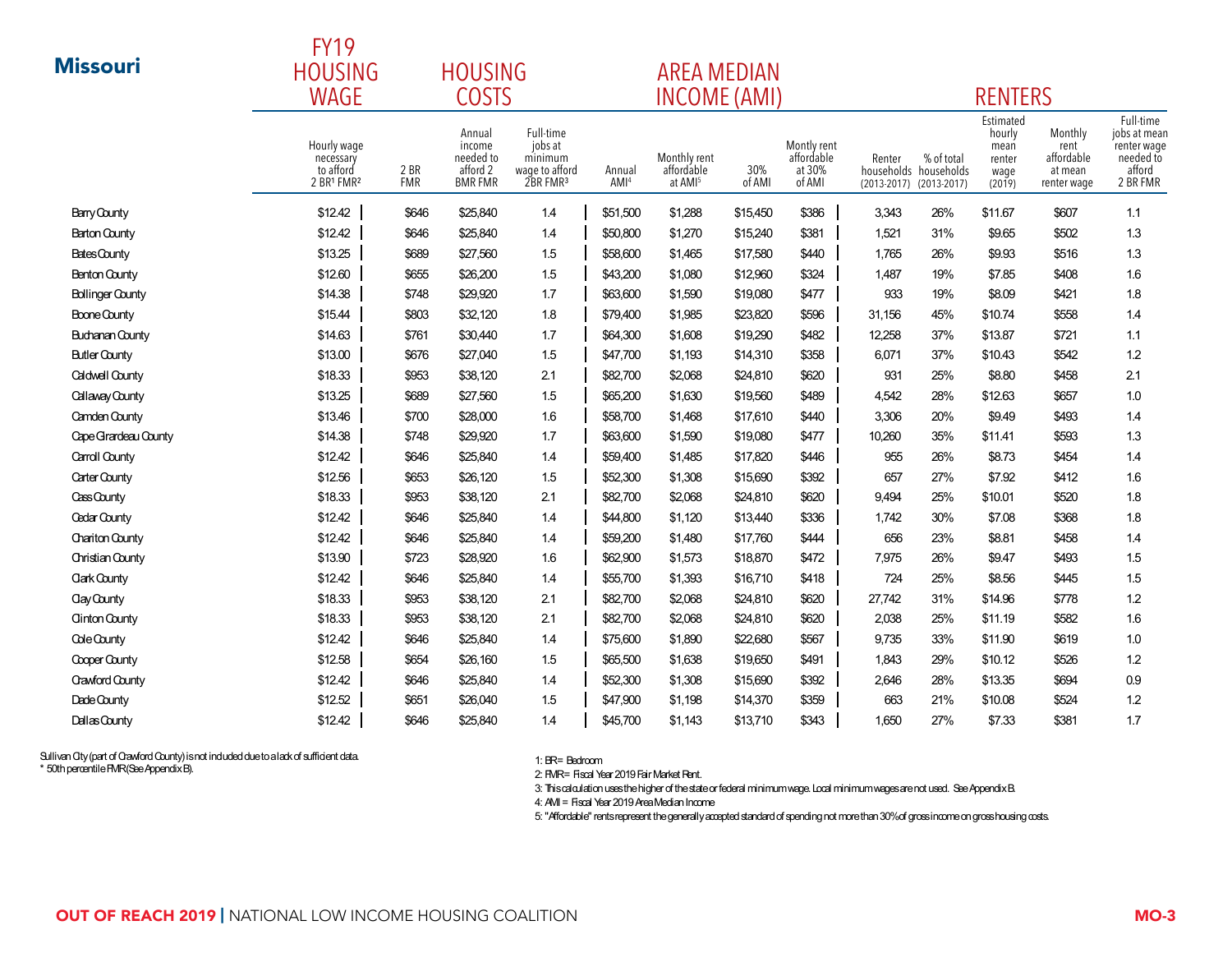|                       | <b>FY19</b>                                         |                    |                                                             |                                                                           |                            |                                                   |               |                                               |                           |                                                        |                                                         |                                                         |                                                                             |  |  |
|-----------------------|-----------------------------------------------------|--------------------|-------------------------------------------------------------|---------------------------------------------------------------------------|----------------------------|---------------------------------------------------|---------------|-----------------------------------------------|---------------------------|--------------------------------------------------------|---------------------------------------------------------|---------------------------------------------------------|-----------------------------------------------------------------------------|--|--|
| <b>Missouri</b>       | <b>HOUSING</b>                                      | <b>HOUSING</b>     |                                                             |                                                                           |                            |                                                   |               | <b>AREA MEDIAN</b>                            |                           |                                                        |                                                         |                                                         |                                                                             |  |  |
|                       | <b>WAGE</b>                                         |                    | <b>COSTS</b>                                                |                                                                           |                            | <b>INCOME (AMI)</b>                               |               |                                               |                           |                                                        | <b>RENTERS</b>                                          |                                                         |                                                                             |  |  |
|                       | Hourly wage<br>necessary<br>to afford<br>2 BR1 FMR2 | 2 BR<br><b>FMR</b> | Annual<br>income<br>needed to<br>afford 2<br><b>BMR FMR</b> | Full-time<br>jobs at<br>minimum<br>wage to afford<br>2BR FMR <sup>3</sup> | Annual<br>AMI <sup>4</sup> | Monthly rent<br>affordable<br>at AMI <sup>5</sup> | 30%<br>of AMI | Montly rent<br>affordable<br>at 30%<br>of AMI | Renter<br>$(2013 - 2017)$ | % of total<br>households households<br>$(2013 - 2017)$ | Estimated<br>hourly<br>mean<br>renter<br>wage<br>(2019) | Monthly<br>rent<br>affordable<br>at mean<br>renter wage | Full-time<br>jobs at mean<br>renter wage<br>needed to<br>afford<br>2 BR FMR |  |  |
| Daviess County        | \$12.42                                             | \$646              | \$25,840                                                    | 1.4                                                                       | \$56,900                   | \$1,423                                           | \$17,070      | \$427                                         | 657                       | 21%                                                    | \$8.82                                                  | \$459                                                   | 1.4                                                                         |  |  |
| DeKalb County         | \$14.63                                             | \$761              | \$30,440                                                    | 1.7                                                                       | \$64,300                   | \$1,608                                           | \$19,290      | \$482                                         | 1,292                     | 34%                                                    | \$10.02                                                 | \$521                                                   | 1.5                                                                         |  |  |
| Dent County           | \$12.42                                             | \$646              | \$25,840                                                    | 1.4                                                                       | \$50,000                   | \$1,250                                           | \$15,000      | \$375                                         | 1,808                     | 30%                                                    | \$7.36                                                  | \$383                                                   | 1.7                                                                         |  |  |
| Douglas County        | \$12.42                                             | \$646              | \$25,840                                                    | 14                                                                        | \$41,400                   | \$1,035                                           | \$12,420      | \$311                                         | 1,209                     | 23%                                                    | \$9.26                                                  | \$481                                                   | 1.3                                                                         |  |  |
| Dunklin County        | \$12.42                                             | \$646              | \$25,840                                                    | 1.4                                                                       | \$42,600                   | \$1,065                                           | \$12,780      | \$320                                         | 4.689                     | 37%                                                    | \$8.03                                                  | \$417                                                   | 1.5                                                                         |  |  |
| Franklin County       | \$17.77                                             | \$924              | \$36,960                                                    | 2.1                                                                       | \$81,300                   | \$2,033                                           | \$24,390      | \$610                                         | 10,538                    | 26%                                                    | \$12.37                                                 | \$643                                                   | 1.4                                                                         |  |  |
| Gesconade County      | \$12.42                                             | \$646              | \$25,840                                                    | 1.4                                                                       | \$60,700                   | \$1,518                                           | \$18,210      | \$455                                         | 1,446                     | 24%                                                    | \$8.10                                                  | \$421                                                   | 1.5                                                                         |  |  |
| Gentry County         | \$12.42                                             | \$646              | \$25,840                                                    | 14                                                                        | \$57,500                   | \$1,438                                           | \$17,250      | \$431                                         | 733                       | 28%                                                    | \$10.44                                                 | \$543                                                   | 1.2                                                                         |  |  |
| Greene County         | \$13.90                                             | \$723              | \$28,920                                                    | 1.6                                                                       | \$62,900                   | \$1,573                                           | \$18,870      | \$472                                         | 50,275                    | 42%                                                    | \$13.26                                                 | \$690                                                   | 1.0                                                                         |  |  |
| <b>Gundy County</b>   | \$12.46                                             | \$648              | \$25,920                                                    | 1.4                                                                       | \$59,700                   | \$1,493                                           | \$17,910      | \$448                                         | 1,312                     | 33%                                                    | \$9.39                                                  | \$488                                                   | 1.3                                                                         |  |  |
| Harrison County       | \$12.65                                             | \$658              | \$26,320                                                    | 1.5                                                                       | \$54,700                   | \$1,368                                           | \$16,410      | \$410                                         | 953                       | 27%                                                    | \$7.90                                                  | \$411                                                   | 1.6                                                                         |  |  |
| Henry County          | \$13.75                                             | \$715              | \$28,600                                                    | 1.6                                                                       | \$55,400                   | \$1,385                                           | \$16,620      | \$416                                         | 2,482                     | 27%                                                    | \$10.05                                                 | \$523                                                   | 1.4                                                                         |  |  |
| <b>Hickory County</b> | \$12.42                                             | \$646              | \$25,840                                                    | 14                                                                        | \$43,000                   | \$1,075                                           | \$12,900      | \$323                                         | 716                       | 18%                                                    | \$6.99                                                  | \$363                                                   | 1.8                                                                         |  |  |
| <b>Holt County</b>    | \$12.42                                             | \$646              | \$25,840                                                    | 1.4                                                                       | \$58,100                   | \$1,453                                           | \$17,430      | \$436                                         | 600                       | 28%                                                    | \$11.25                                                 | \$585                                                   | 1.1                                                                         |  |  |
| <b>Howard County</b>  | \$13.87                                             | \$721              | \$28,840                                                    | 1.6                                                                       | \$61,000                   | \$1,525                                           | \$18,300      | \$458                                         | 896                       | 24%                                                    | \$7.62                                                  | \$396                                                   | 1.8                                                                         |  |  |
| <b>Howell County</b>  | \$12.42                                             | \$646              | \$25,840                                                    | 1.4                                                                       | \$44,500                   | \$1,113                                           | \$13,350      | \$334                                         | 4,996                     | 31%                                                    | \$11.82                                                 | \$615                                                   | 1.1                                                                         |  |  |
| Iron County           | \$12.42                                             | \$646              | \$25,840                                                    | 1.4                                                                       | \$47,400                   | \$1,185                                           | \$14,220      | \$356                                         | 1,131                     | 28%                                                    | \$10.64                                                 | \$553                                                   | 1.2                                                                         |  |  |
| Jackson County        | \$18.33                                             | \$953              | \$38,120                                                    | 2.1                                                                       | \$82,700                   | \$2,068                                           | \$24,810      | \$620                                         | 115,623                   | 41%                                                    | \$17.54                                                 | \$912                                                   | 1.0                                                                         |  |  |
| Jasper County         | \$13.87                                             | \$721              | \$28,840                                                    | 1.6                                                                       | \$58,200                   | \$1,455                                           | \$17,460      | \$437                                         | 16,302                    | 35%                                                    | \$13.96                                                 | \$726                                                   | 1.0                                                                         |  |  |
| Jefferson County      | \$17.77                                             | \$924              | \$36,960                                                    | 2.1                                                                       | \$81,300                   | \$2,033                                           | \$24,390      | \$610                                         | 16,844                    | 20%                                                    | \$10.44                                                 | \$543                                                   | 1.7                                                                         |  |  |
| Johnson County        | \$13.85                                             | \$720              | \$28,800                                                    | 1.6                                                                       | \$65,100                   | \$1,628                                           | \$19,530      | \$488                                         | 8,011                     | 40%                                                    | \$9.34                                                  | \$486                                                   | 1.5                                                                         |  |  |
| Knox County           | \$12.42                                             | \$646              | \$25,840                                                    | 14                                                                        | \$53,200                   | \$1,330                                           | \$15,960      | \$399                                         | 337                       | 21%                                                    | \$8.57                                                  | \$446                                                   | 1.4                                                                         |  |  |
| Ladede County         | \$12.42                                             | \$646              | \$25,840                                                    | 1.4                                                                       | \$49,300                   | \$1,233                                           | \$14,790      | \$370                                         | 4,475                     | 32%                                                    | \$9.64                                                  | \$501                                                   | 1.3                                                                         |  |  |
| Lafayette County      | \$18.33                                             | \$953              | \$38,120                                                    | 2.1                                                                       | \$82,700                   | \$2,068                                           | \$24,810      | \$620                                         | 3,580                     | 27%                                                    | \$10.19                                                 | \$530                                                   | 1.8                                                                         |  |  |
| Lawrence County       | \$12.42                                             | \$646              | \$25,840                                                    | 1.4                                                                       | \$50,500                   | \$1,263                                           | \$15,150      | \$379                                         | 4,285                     | 29%                                                    | \$13.09                                                 | \$681                                                   | 0.9                                                                         |  |  |
| Lewis County          | \$12.42                                             | \$646              | \$25,840                                                    | 1.4                                                                       | \$59,200                   | \$1,480                                           | \$17,760      | \$444                                         | 1,019                     | 27%                                                    | \$10.54                                                 | \$548                                                   | 1.2                                                                         |  |  |

1: BR= Bedroom

2: FMR= Fiscal Year 2019 Fair Market Rent.

3: This calculation uses the higher of the state or federal minimum wage. Local minimum wages are not used. See Appendix B.

4: AMI = Fiscal Year 2019 Area Median Income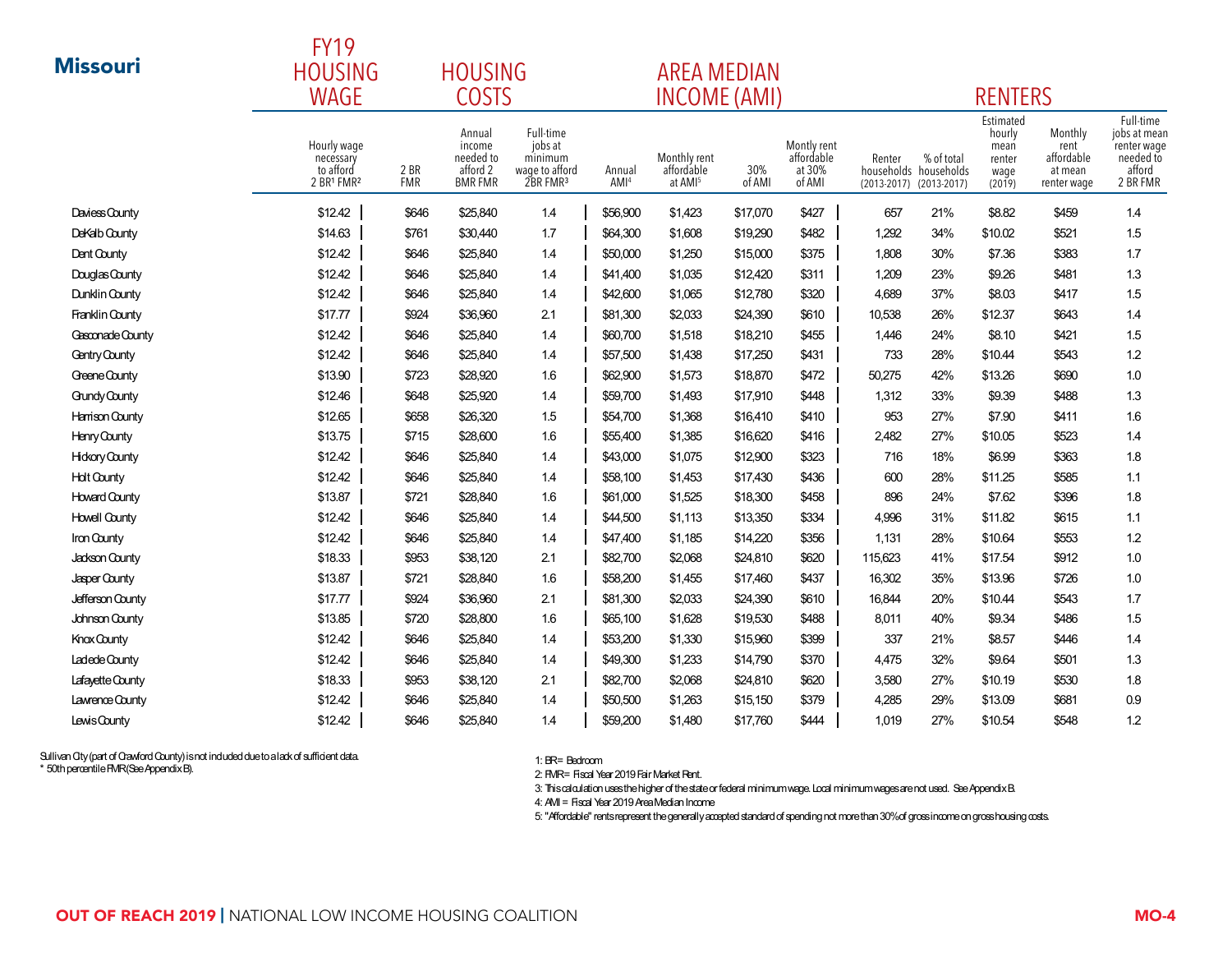|                        | <b>FY19</b>                                         |                    |                                                             |                                                                           |                            |                                                   |               |                                               |                           |                                                        |                                                         |                                                         |                                                                             |
|------------------------|-----------------------------------------------------|--------------------|-------------------------------------------------------------|---------------------------------------------------------------------------|----------------------------|---------------------------------------------------|---------------|-----------------------------------------------|---------------------------|--------------------------------------------------------|---------------------------------------------------------|---------------------------------------------------------|-----------------------------------------------------------------------------|
| <b>Missouri</b>        | <b>HOUSING</b><br><b>HOUSING</b>                    |                    |                                                             |                                                                           |                            | <b>AREA MEDIAN</b>                                |               |                                               |                           |                                                        |                                                         |                                                         |                                                                             |
|                        | <b>WAGE</b>                                         |                    | <b>COSTS</b>                                                |                                                                           |                            | <b>INCOME (AMI)</b>                               |               |                                               |                           |                                                        | <b>RENTERS</b>                                          |                                                         |                                                                             |
|                        | Hourly wage<br>necessary<br>to afford<br>2 BR1 FMR2 | 2 BR<br><b>FMR</b> | Annual<br>income<br>needed to<br>afford 2<br><b>BMR FMR</b> | Full-time<br>jobs at<br>minimum<br>wage to afford<br>2BR FMR <sup>3</sup> | Annual<br>AMI <sup>4</sup> | Monthly rent<br>affordable<br>at AMI <sup>5</sup> | 30%<br>of AMI | Montly rent<br>affordable<br>at 30%<br>of AMI | Renter<br>$(2013 - 2017)$ | % of total<br>households households<br>$(2013 - 2017)$ | Estimated<br>hourly<br>mean<br>renter<br>wage<br>(2019) | Monthly<br>rent<br>affordable<br>at mean<br>renter wage | Full-time<br>jobs at mean<br>renter wage<br>needed to<br>afford<br>2 BR FMR |
| Lincoln County         | \$17.77                                             | \$924              | \$36,960                                                    | 2.1                                                                       | \$81,300                   | \$2,033                                           | \$24,390      | \$610                                         | 4,294                     | 23%                                                    | \$10.37                                                 | \$539                                                   | 1.7                                                                         |
| Linn County            | \$12.42                                             | \$646              | \$25,840                                                    | 1.4                                                                       | \$50,000                   | \$1,250                                           | \$15,000      | \$375                                         | 1,347                     | 27%                                                    | \$9.15                                                  | \$476                                                   | 1.4                                                                         |
| Livingston County      | \$12.79                                             | \$665              | \$26,600                                                    | 1.5                                                                       | \$61,500                   | \$1,538                                           | \$18,450      | \$461                                         | 1,930                     | 33%                                                    | \$10.09                                                 | \$525                                                   | 1.3                                                                         |
| McDonald County        | \$12.42                                             | \$646              | \$25,840                                                    | 1.4                                                                       | \$45,100                   | \$1,128                                           | \$13,530      | \$338                                         | 2,384                     | 29%                                                    | \$11.36                                                 | \$591                                                   | 1.1                                                                         |
| Macon County           | \$12.42                                             | \$646              | \$25,840                                                    | 1.4                                                                       | \$52,800                   | \$1,320                                           | \$15,840      | \$396                                         | 1,557                     | 26%                                                    | \$8.92                                                  | \$464                                                   | 1.4                                                                         |
| Madison County         | \$12.92                                             | \$672              | \$26,880                                                    | 1.5                                                                       | \$48,500                   | \$1,213                                           | \$14,550      | \$364                                         | 1,403                     | 29%                                                    | \$8.24                                                  | \$428                                                   | 1.6                                                                         |
| Maries County          | \$12.42                                             | \$646              | \$25,840                                                    | 1.4                                                                       | \$56,200                   | \$1,405                                           | \$16,860      | \$422                                         | 989                       | 27%                                                    | \$10.07                                                 | \$524                                                   | 1.2                                                                         |
| <b>Marion County</b>   | \$12.42                                             | \$646              | \$25,840                                                    | 14                                                                        | \$59,200                   | \$1,480                                           | \$17,760      | \$444                                         | 4,072                     | 36%                                                    | \$12.53                                                 | \$652                                                   | 1.0                                                                         |
| Mercer County          | \$12.42                                             | \$646              | \$25,840                                                    | 1.4                                                                       | \$55,200                   | \$1,380                                           | \$16,560      | \$414                                         | 334                       | 24%                                                    | \$11.42                                                 | \$594                                                   | $1.1$                                                                       |
| Miller County          | \$13.35                                             | \$694              | \$27,760                                                    | 1.6                                                                       | \$50,600                   | \$1,265                                           | \$15,180      | \$380                                         | 2,398                     | 25%                                                    | \$10.44                                                 | \$543                                                   | 1.3                                                                         |
| Mississippi County     | \$12.96                                             | \$674              | \$26,960                                                    | 1.5                                                                       | \$37,000                   | \$925                                             | \$11,100      | \$278                                         | 2,022                     | 39%                                                    | \$10.01                                                 | \$521                                                   | 1.3                                                                         |
| Moniteau County        | \$12.42                                             | \$646              | \$25,840                                                    | 1.4                                                                       | \$65,900                   | \$1,648                                           | \$19,770      | \$494                                         | 1,248                     | 23%                                                    | \$9.28                                                  | \$482                                                   | 1.3                                                                         |
| Monroe County          | \$12.42                                             | \$646              | \$25,840                                                    | 1.4                                                                       | \$54,000                   | \$1,350                                           | \$16,200      | \$405                                         | 924                       | 26%                                                    | \$9.30                                                  | \$483                                                   | 1.3                                                                         |
| Montgomery County      | \$12.50                                             | \$650              | \$26,000                                                    | 1.5                                                                       | \$54,600                   | \$1,365                                           | \$16,380      | \$410                                         | 1,349                     | 28%                                                    | \$11.22                                                 | \$584                                                   | 1.1                                                                         |
| Morgan County          | \$12.96                                             | \$674              | \$26,960                                                    | 1.5                                                                       | \$45,200                   | \$1,130                                           | \$13,560      | \$339                                         | 1,915                     | 25%                                                    | \$11.37                                                 | \$591                                                   | 1.1                                                                         |
| New Madrid County      | \$12.42                                             | \$646              | \$25,840                                                    | 1.4                                                                       | \$39,900                   | \$998                                             | \$11,970      | \$299                                         | 2,736                     | 37%                                                    | \$10.95                                                 | \$570                                                   | 1.1                                                                         |
| Newton County          | \$13.87                                             | \$721              | \$28,840                                                    | 1.6                                                                       | \$58,200                   | \$1,455                                           | \$17,460      | \$437                                         | 6,284                     | 28%                                                    | \$12.07                                                 | \$628                                                   | 1.1                                                                         |
| Nodaway County         | \$13.37                                             | \$695              | \$27,800                                                    | 1.6                                                                       | \$59,400                   | \$1,485                                           | \$17,820      | \$446                                         | 3,732                     | 44%                                                    | \$10.80                                                 | \$562                                                   | 1.2                                                                         |
| <b>Cregon County</b>   | \$12.42                                             | \$646              | \$25,840                                                    | 1.4                                                                       | \$43,800                   | \$1,095                                           | \$13,140      | \$329                                         | 994                       | 23%                                                    | \$5.09                                                  | \$265                                                   | 2.4                                                                         |
| Osage County           | \$12.42                                             | \$646              | \$25,840                                                    | 14                                                                        | \$75,600                   | \$1,890                                           | \$22,680      | \$567                                         | 891                       | 17%                                                    | \$9.23                                                  | \$480                                                   | 1.3                                                                         |
| <b>Ozark County</b>    | \$12.42                                             | \$646              | \$25,840                                                    | 1.4                                                                       | \$39,500                   | \$988                                             | \$11,850      | \$296                                         | 882                       | 22%                                                    | \$6.34                                                  | \$330                                                   | 2.0                                                                         |
| <b>Pemiscot County</b> | \$12.42                                             | \$646              | \$25,840                                                    | 1.4                                                                       | \$42,900                   | \$1,073                                           | \$12,870      | \$322                                         | 3,244                     | 47%                                                    | \$8.65                                                  | \$450                                                   | 1.4                                                                         |
| Perry County           | \$12.85                                             | \$668              | \$26,720                                                    | 1.5                                                                       | \$66,700                   | \$1,668                                           | \$20,010      | \$500                                         | 1,771                     | 24%                                                    | \$10.04                                                 | \$522                                                   | 1.3                                                                         |
| <b>Pettis County</b>   | \$14.02                                             | \$729              | \$29,160                                                    | 1.6                                                                       | \$52,800                   | \$1,320                                           | \$15,840      | \$396                                         | 5,251                     | 33%                                                    | \$10.96                                                 | \$570                                                   | 1.3                                                                         |
| <b>PhelpsCounty</b>    | \$14.04                                             | \$730              | \$29,200                                                    | 1.6                                                                       | \$60,200                   | \$1,505                                           | \$18,060      | \$452                                         | 6,783                     | 39%                                                    | \$10.37                                                 | \$539                                                   | 1.4                                                                         |
| <b>Pike County</b>     | \$12.42                                             | \$646              | \$25,840                                                    | 14                                                                        | \$57,600                   | \$1,440                                           | \$17,280      | \$432                                         | 1,937                     | 29%                                                    | \$11.05                                                 | \$575                                                   | 1.1                                                                         |

1: BR= Bedroom

2: FMR= Fiscal Year 2019 Fair Market Rent.

3: This calculation uses the higher of the state or federal minimum wage. Local minimum wages are not used. See Appendix B.

4: AMI = Fiscal Year 2019 Area Median Income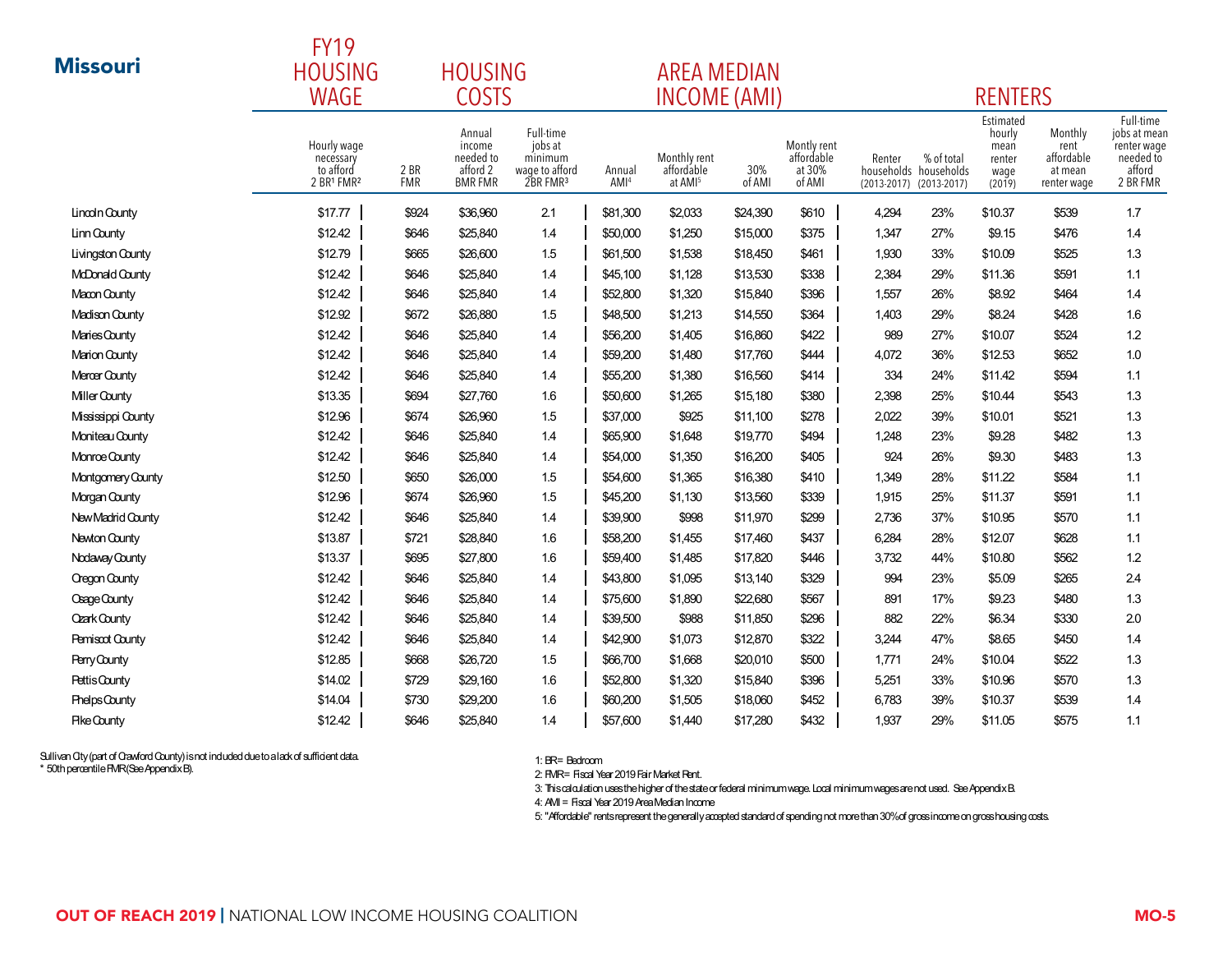|                        | <b>FY19</b>                                         |                    |                                                             |                                                                           |                            |                                                   |                    |                                               |                           |                                                      |                                                         |                                                         |                                                                             |
|------------------------|-----------------------------------------------------|--------------------|-------------------------------------------------------------|---------------------------------------------------------------------------|----------------------------|---------------------------------------------------|--------------------|-----------------------------------------------|---------------------------|------------------------------------------------------|---------------------------------------------------------|---------------------------------------------------------|-----------------------------------------------------------------------------|
| <b>Missouri</b>        | <b>HOUSING</b>                                      | <b>HOUSING</b>     |                                                             |                                                                           |                            |                                                   | <b>AREA MEDIAN</b> |                                               |                           |                                                      |                                                         |                                                         |                                                                             |
|                        | <b>WAGE</b>                                         | <b>COSTS</b>       |                                                             |                                                                           |                            |                                                   |                    | <b>INCOME (AMI)</b>                           |                           |                                                      | <b>RENTERS</b>                                          |                                                         |                                                                             |
|                        | Hourly wage<br>necessary<br>to afford<br>2 BR1 FMR2 | 2 BR<br><b>FMR</b> | Annual<br>income<br>needed to<br>afford 2<br><b>BMR FMR</b> | Full-time<br>jobs at<br>minimum<br>wage to afford<br>2BR FMR <sup>3</sup> | Annual<br>AMI <sup>4</sup> | Monthly rent<br>affordable<br>at AMI <sup>5</sup> | 30%<br>of AMI      | Montly rent<br>affordable<br>at 30%<br>of AMI | Renter<br>$(2013 - 2017)$ | % of total<br>households households<br>$(2013-2017)$ | Estimated<br>hourly<br>mean<br>renter<br>wage<br>(2019) | Monthly<br>rent<br>affordable<br>at mean<br>renter wage | Full-time<br>jobs at mean<br>renter wage<br>needed to<br>afford<br>2 BR FMR |
| <b>Platte County</b>   | \$18.33                                             | \$953              | \$38,120                                                    | 2.1                                                                       | \$82,700                   | \$2,068                                           | \$24,810           | \$620                                         | 13,277                    | 35%                                                  | \$14.13                                                 | \$735                                                   | 1.3                                                                         |
| <b>Polk County</b>     | \$12.42                                             | \$646              | \$25,840                                                    | 1.4                                                                       | \$53,800                   | \$1,345                                           | \$16,140           | \$404                                         | 3,911                     | 33%                                                  | \$9.00                                                  | \$468                                                   | 1.4                                                                         |
| <b>Pulaski County</b>  | \$15.33                                             | \$797              | \$31,880                                                    | 1.8                                                                       | \$59,900                   | \$1,498                                           | \$17,970           | \$449                                         | 7,971                     | 52%                                                  | \$12.00                                                 | \$624                                                   | 1.3                                                                         |
| <b>Putnam County</b>   | \$12.42                                             | \$646              | \$25,840                                                    | 1.4                                                                       | \$48,500                   | \$1,213                                           | \$14,550           | \$364                                         | 533                       | 27%                                                  | \$8.93                                                  | \$464                                                   | 1.4                                                                         |
| <b>Ralls County</b>    | \$14.06                                             | \$731              | \$29,240                                                    | 1.6                                                                       | \$62,500                   | \$1,563                                           | \$18,750           | \$469                                         | 705                       | 18%                                                  | \$14.93                                                 | \$776                                                   | 0.9                                                                         |
| Randolph County        | \$12.42                                             | \$646              | \$25,840                                                    | 1.4                                                                       | \$57,300                   | \$1,433                                           | \$17,190           | \$430                                         | 2,050                     | 25%                                                  | \$8.31                                                  | \$432                                                   | 1.5                                                                         |
| Ray County             | \$18.33                                             | \$953              | \$38,120                                                    | 2.1                                                                       | \$82,700                   | \$2,068                                           | \$24,810           | \$620                                         | 1,954                     | 23%                                                  | \$8.39                                                  | \$436                                                   | 2.2                                                                         |
| <b>Reynolds County</b> | \$12.42                                             | \$646              | \$25,840                                                    | 1.4                                                                       | \$50,700                   | \$1,268                                           | \$15,210           | \$380                                         | 566                       | 22%                                                  | \$10.57                                                 | \$549                                                   | 1.2                                                                         |
| <b>Rpley County</b>    | \$12.42                                             | \$646              | \$25,840                                                    | 1.4                                                                       | \$41,800                   | \$1,045                                           | \$12,540           | \$314                                         | 1,254                     | 23%                                                  | \$6.42                                                  | \$334                                                   | 1.9                                                                         |
| St. Charles County     | \$17.77                                             | \$924              | \$36,960                                                    | 2.1                                                                       | \$81,300                   | \$2,033                                           | \$24,390           | \$610                                         | 28,281                    | 20%                                                  | \$12.79                                                 | \$665                                                   | 1.4                                                                         |
| St. Clair County       | \$12.42                                             | \$646              | \$25,840                                                    | 1.4                                                                       | \$46,000                   | \$1,150                                           | \$13,800           | \$345                                         | 1,024                     | 25%                                                  | \$8.94                                                  | \$465                                                   | 1.4                                                                         |
| Ste. Genevieve County  | \$12.98                                             | \$675              | \$27,000                                                    | 1.5                                                                       | \$64,800                   | \$1,620                                           | \$19,440           | \$486                                         | 1,641                     | 23%                                                  | \$10.98                                                 | \$571                                                   | 1.2                                                                         |
| St. Francois County    | \$12.42                                             | \$646              | \$25,840                                                    | 1.4                                                                       | \$63,000                   | \$1,575                                           | \$18,900           | \$473                                         | 7,740                     | 31%                                                  | \$9.75                                                  | \$507                                                   | 1.3                                                                         |
| St. Louis County       | \$17.77                                             | \$924              | \$36,960                                                    | 2.1                                                                       | \$81,300                   | \$2,033                                           | \$24,390           | \$610                                         | 122,540                   | 30%                                                  | \$17.51                                                 | \$910                                                   | 1.0                                                                         |
| Saline County          | \$12.90                                             | \$671              | \$26,840                                                    | 1.5                                                                       | \$52,600                   | \$1,315                                           | \$15,780           | \$395                                         | 2,748                     | 31%                                                  | \$11.25                                                 | \$585                                                   | 1.1                                                                         |
| <b>Schuyler County</b> | \$12.42                                             | \$646              | \$25,840                                                    | 1.4                                                                       | \$47,200                   | \$1,180                                           | \$14,160           | \$354                                         | 461                       | 28%                                                  | \$8.37                                                  | \$435                                                   | 1.5                                                                         |
| Scotland County        | \$12.42                                             | \$646              | \$25,840                                                    | 1.4                                                                       | \$58,900                   | \$1,473                                           | \$17,670           | \$442                                         | 534                       | 29%                                                  | \$7.61                                                  | \$396                                                   | 1.6                                                                         |
| Scott County           | \$12.58                                             | \$654              | \$26,160                                                    | 1.5                                                                       | \$51,400                   | \$1,285                                           | \$15,420           | \$386                                         | 4,744                     | 31%                                                  | \$10.62                                                 | \$552                                                   | 1.2                                                                         |
| <b>Shannon County</b>  | \$12.42                                             | \$646              | \$25,840                                                    | 1.4                                                                       | \$48,600                   | \$1,215                                           | \$14,580           | \$365                                         | 894                       | 28%                                                  | \$7.59                                                  | \$395                                                   | 1.6                                                                         |
| Shelby County          | \$12.42                                             | \$646              | \$25,840                                                    | 1.4                                                                       | \$57,900                   | \$1,448                                           | \$17,370           | \$434                                         | 640                       | 26%                                                  | \$11.12                                                 | \$578                                                   | 1.1                                                                         |
| <b>Stoddard County</b> | \$12.42                                             | \$646              | \$25,840                                                    | 1.4                                                                       | \$52,100                   | \$1,303                                           | \$15,630           | \$391                                         | 3,615                     | 31%                                                  | \$11.91                                                 | \$619                                                   | 1.0                                                                         |
| Stone County           | \$13.67                                             | \$711              | \$28,440                                                    | 1.6                                                                       | \$54,800                   | \$1,370                                           | \$16,440           | \$411                                         | 2,578                     | 20%                                                  | \$10.53                                                 | \$548                                                   | 1.3                                                                         |
| <b>Sullivan County</b> | \$13.58                                             | \$706              | \$28,240                                                    | 1.6                                                                       | \$54,100                   | \$1,353                                           | \$16,230           | \$406                                         | 597                       | 26%                                                  | \$13.29                                                 | \$691                                                   | 1.0                                                                         |
| Taney County           | \$13.90                                             | \$723              | \$28,920                                                    | 1.6                                                                       | \$50,500                   | \$1,263                                           | \$15,150           | \$379                                         | 8,965                     | 40%                                                  | \$10.80                                                 | \$562                                                   | 1.3                                                                         |
| Texas County           | \$12.42                                             | \$646              | \$25,840                                                    | 1.4                                                                       | \$49,000                   | \$1,225                                           | \$14,700           | \$368                                         | 2,412                     | 26%                                                  | \$8.01                                                  | \$416                                                   | 1.6                                                                         |
| <b>Vernon County</b>   | \$13.29                                             | \$691              | \$27,640                                                    | 1.5                                                                       | \$50,800                   | \$1,270                                           | \$15,240           | \$381                                         | 2,590                     | 32%                                                  | \$11.46                                                 | \$596                                                   | 1.2                                                                         |

1: BR= Bedroom

2: FMR= Fiscal Year 2019 Fair Market Rent.

3: This calculation uses the higher of the state or federal minimum wage. Local minimum wages are not used. See Appendix B.

4: AMI = Fiscal Year 2019 Area Median Income